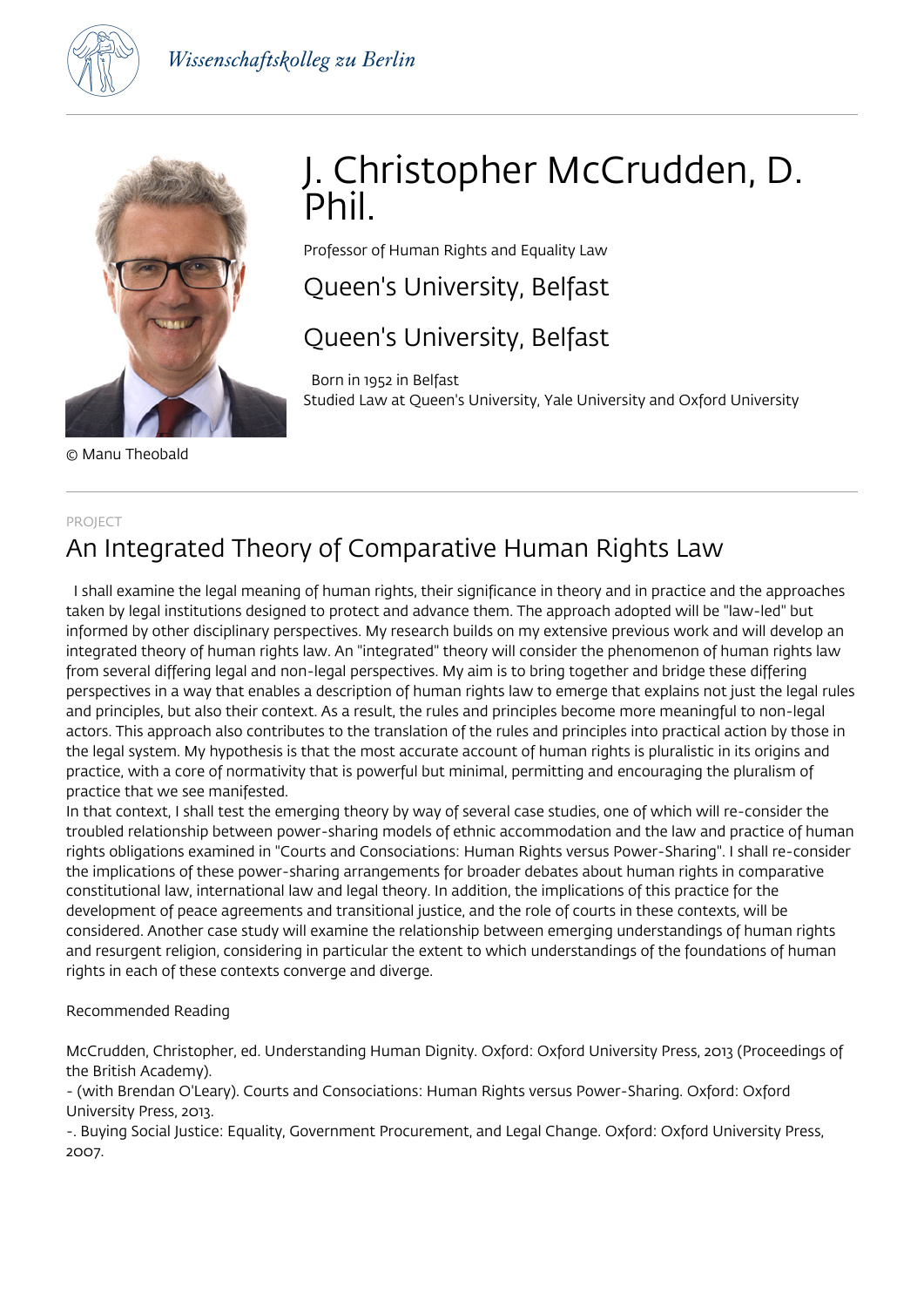#### TUESDAY COLLOQUIUM, 05.05.2015

### Translating Dignity

 The meaning of 'human dignity' has become a critical issue of controversy in current human rights law and practice. It was, famously, included in the German Federal Republic's Grundgesetz in 1949, and is now recognized as foundational by the German Constitutional Court. It is a central pillar of constitutional rights in several other national legal systems (for example, those of Israel, South Africa, and Hungary). It has become increasingly central also to systems of international and regional human rights protection, being included as a foundational principle in nearly every international human rights convention since its inclusion in the United Nation's Universal Declaration of Human Rights in 1948.

The history of human dignity since 1945 is relatively well known but its emergence and role before 1945 is only now coming to light. In the last few years, historians have turned to investigate the developing discourse on 'dignity' before the Second World War, connecting its use in national political and religious contexts with its eventual inclusion in constitutional texts, and then its emergence in international law. There is much at stake in this historical work because, justifiably or not, unearthing these earlier uses is seen as helping us to understand the meaning and functions of dignity in the later legal uses; the source of the concept, for example, is seen as relevant to its current legitimacy.

The inclusion of 'dignity' in the Preamble to the Irish Constitution of 1937, conceived and brought to birth by Éamon de Valera (1882-1975), the then Prime Minister and, later, President of Ireland, has been identified as a key moment in the adoption of dignity in European constitutional texts more generally, because it is one of the first times that the concept appears prominently in a modern European constitution. The concept was clearly influenced by its use in the 1919 Weimar Constitution and by a mistranslation of the Polish Constitution, as well by a series of Papal Encyclicals dating back to the end of the 19th Century.

Controversy has dogged this use of the concept since its inception. On the one hand, its inclusion in the Preamble was first proposed by John Charles McQuaid (later to become a highly traditionalist Catholic Archbishop of Dublin), and has been seen as substantially based in Personalist Catholic social doctrine, and intended to encapsulate a backward-looking, conservative, nationalist, and anti-modernist agenda. Seen in this light, it is hostile to current, mainstream understandings of human rights. On the other hand, it can be seen as intimately related to the protection of personal rights that provide limits to the power of government and the state, with the use of dignity in the Preamble providing one important link in the causal chain connecting the Weimar Constitution<sup>®</sup>s progressive use of dignity to the emergence of modern constitutional rights, and the subsequent development of international human rights. Seen in this light, it is one of the first progressive uses of dignity.

In this (heated) debate between the two understandings, one critical resource has so far been neglected. Drafting what became the Irish Constitution required working simultaneously in both the English and the Irish languages, with the Irish language version having priority in cases of dispute. My recent archival work in Dublin has pieced together the Preamble<sup>r</sup>s parallel English language and Irish language drafting processes, which occurred, in secret, in a few intense weeks during the first months of 1937. The English language drafts provide relatively little insight into what was intended by the use of  $\mathbb{E}$ dignity $\mathbb{E}$  in the Preamble, but the need to translate the term into Irish, and to choose an Irish word that would convey the appropriate meaning (and, as importantly, not convey the wrong meaning), appears to have forced an intense debate on what was intended by the term in the English language version.

I have been working with one of the preeminent Irish language scholars (Professor Gregory Toner of Queen<sup>Rig</sup>s University Belfast, and the editor of the Royal Irish Academy<sup>®</sup>s Dictionary of the Irish Language) on a study of these drafts, and their implications. In my colloquium, I shall explore the vexed and controversial question of the substantive meaning of dignity that de Valera sought to instantiate, and (more generally) how the process of translating dignity may enable us to see more clearly the depths of the drafters (and our) disagreements about a fundamental concept.